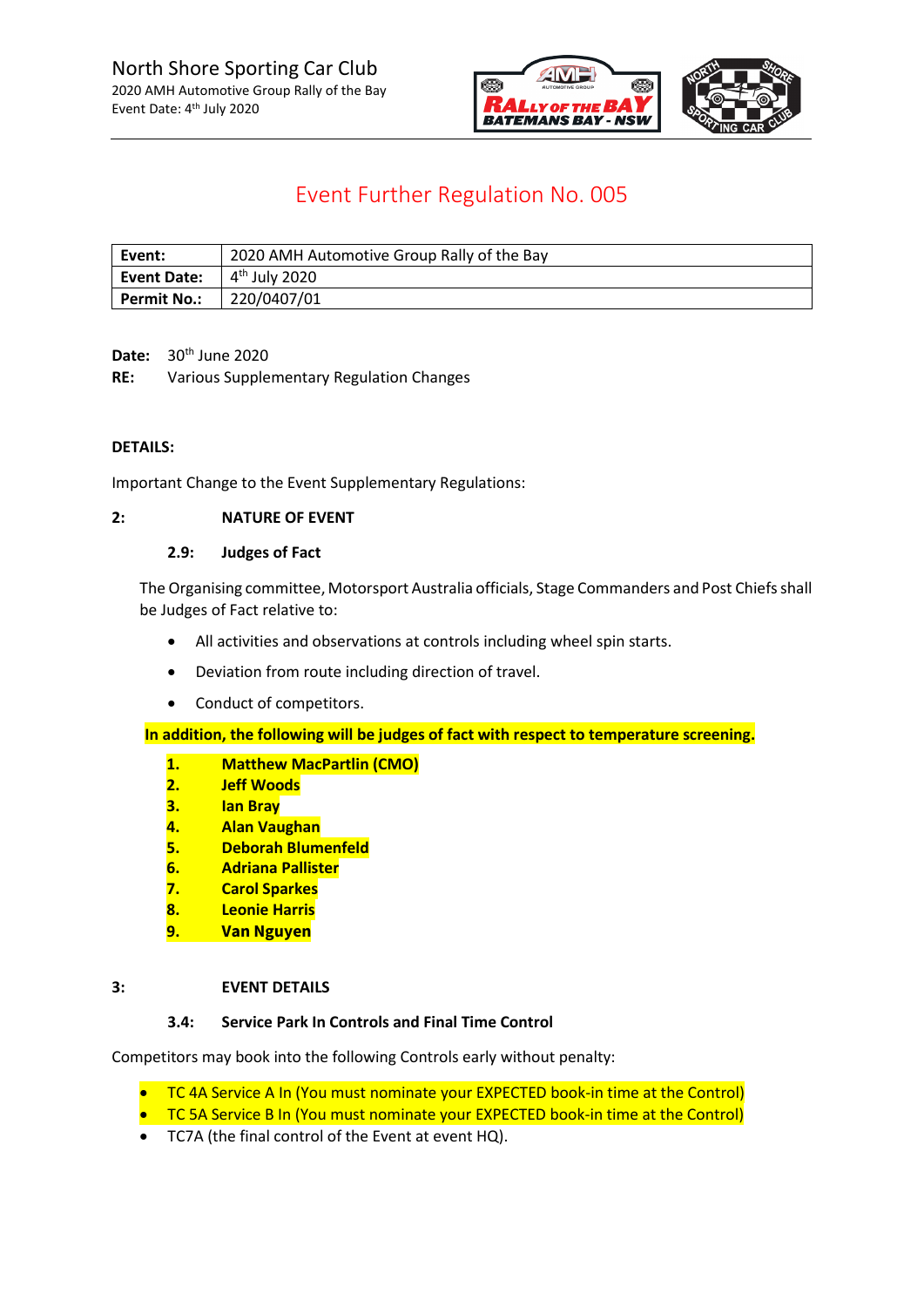

#### **6: EVENT DETAILS**

#### **6.4: Servicing**

Changes to the Remote Refuel zones:

- Servicing is only permitted in the Event Service Park located at Corrigans Beach Reserve, Beach Road, Batehaven.
- A Remote Refuel zone will be established in the carpark area of the Steampacket Hotel, Nelligen between Stages 2 & 3 after 23.61km Competitive and 54.74km of transport to the Remote Refuel Point. This is a Remote Refuel zone ONLY. No other Servicing is allowed.
- A Remote Refuel zone will be located 780m after the Stop Control of SS5 heading along the liaison route. The position of this service point will be noted in the Service Instructions and Road Book and will be for a maximum of 10 minutes only. This is a Remote Refuel zone ONLY. No other Servicing is allowed.

#### **7: GENERAL INFORMATION**

#### **7.2: Odometer Check**

#### The Odometer Check position has changed.

Attached to this Regulation is a set of instructions for the 5km Odometer Check.

The Odometer Check START 0 sign is on the Princes Highway headed North from Batemans Bay at the 100km/h speed sign just past the Kings Highway intersection. Directions for a 5km check will be included in the Road Book.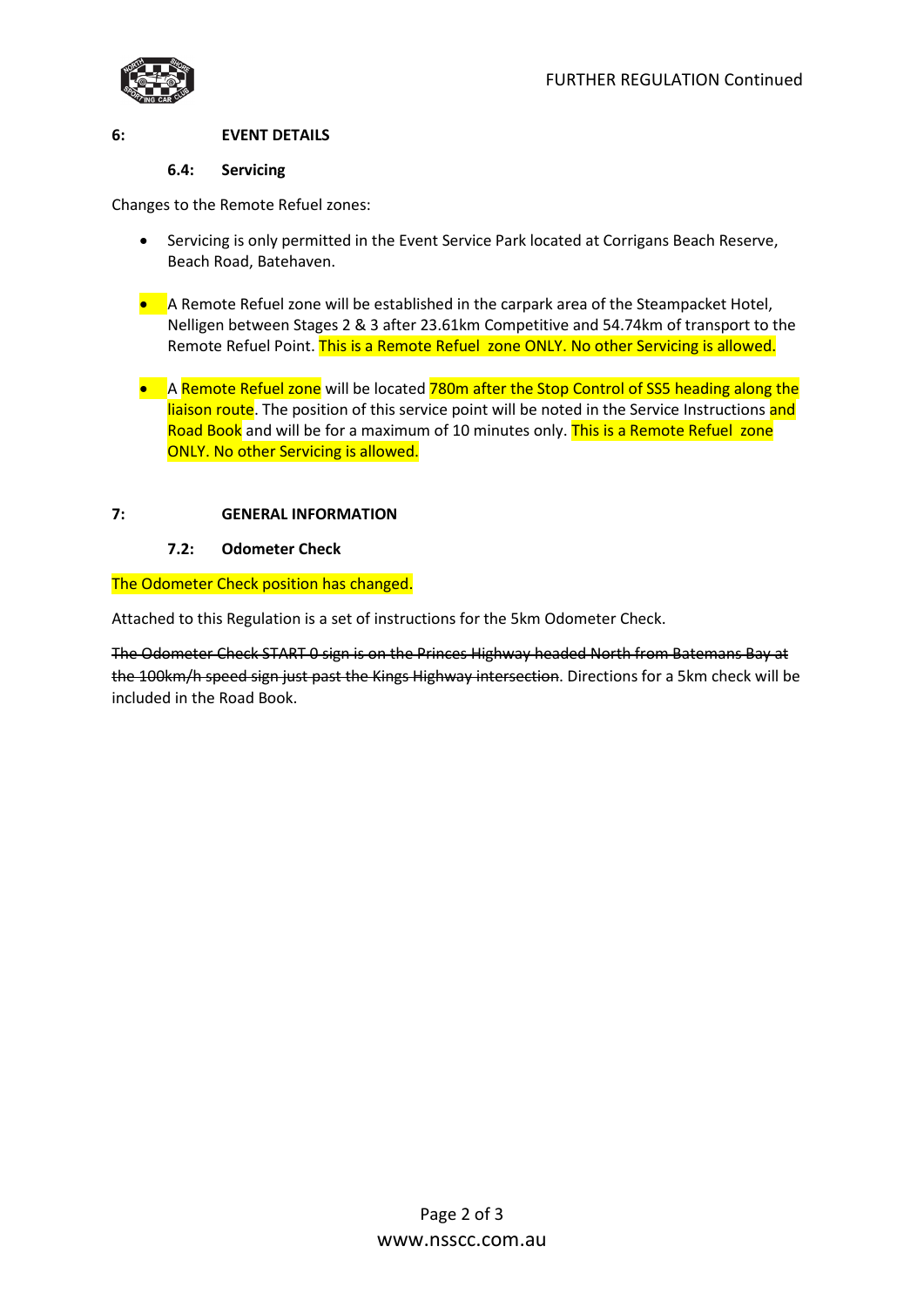



#### **7.15: COVID-19 Temperature Screening**

#### **• Statement:**

COVID-19 Temperature Screening will be conducted at this event in accordance with the Motorsport Australia; Return to Race Strategy COVID-19 Temperature Screening Procedure document.

#### **• Location & Timing:**

The initial temperature screening of the Driver and Co-Driver will occur at Rally HQ on Friday 3rd July, 2020 during Documentation Verification operating hours as advertised in the Event Programme. This initial temperature screening is **MANDATORY** for all Drivers and Co-Drivers and must be carried out on this day.

The second temperature screening will occur at the temperature screening location immediately preceding TC0 on Saturday 4th July, 2020. The Driver and Co-Driver must present to the checkpoint in their vehicle in a "ready to compete" state, suitable for a transport section, *30 minutes prior to their due start time***.** The Drivers and Co-Drivers are to remain in the competition vehicle until instructed otherwise.

Service Crew members will be directly approached and temperature screened progressively throughout the Service Park on Saturday 4th July, 2020. Their co-operation in this process will be greatly appreciated.

End of Further Regulation.

Coller

*Nigel Bland*

Event Clerk of Course Email [Nigel.O.Bland@gmail.com](mailto:Nigel.O.Bland@gmail.com) Mobile 0411 644 193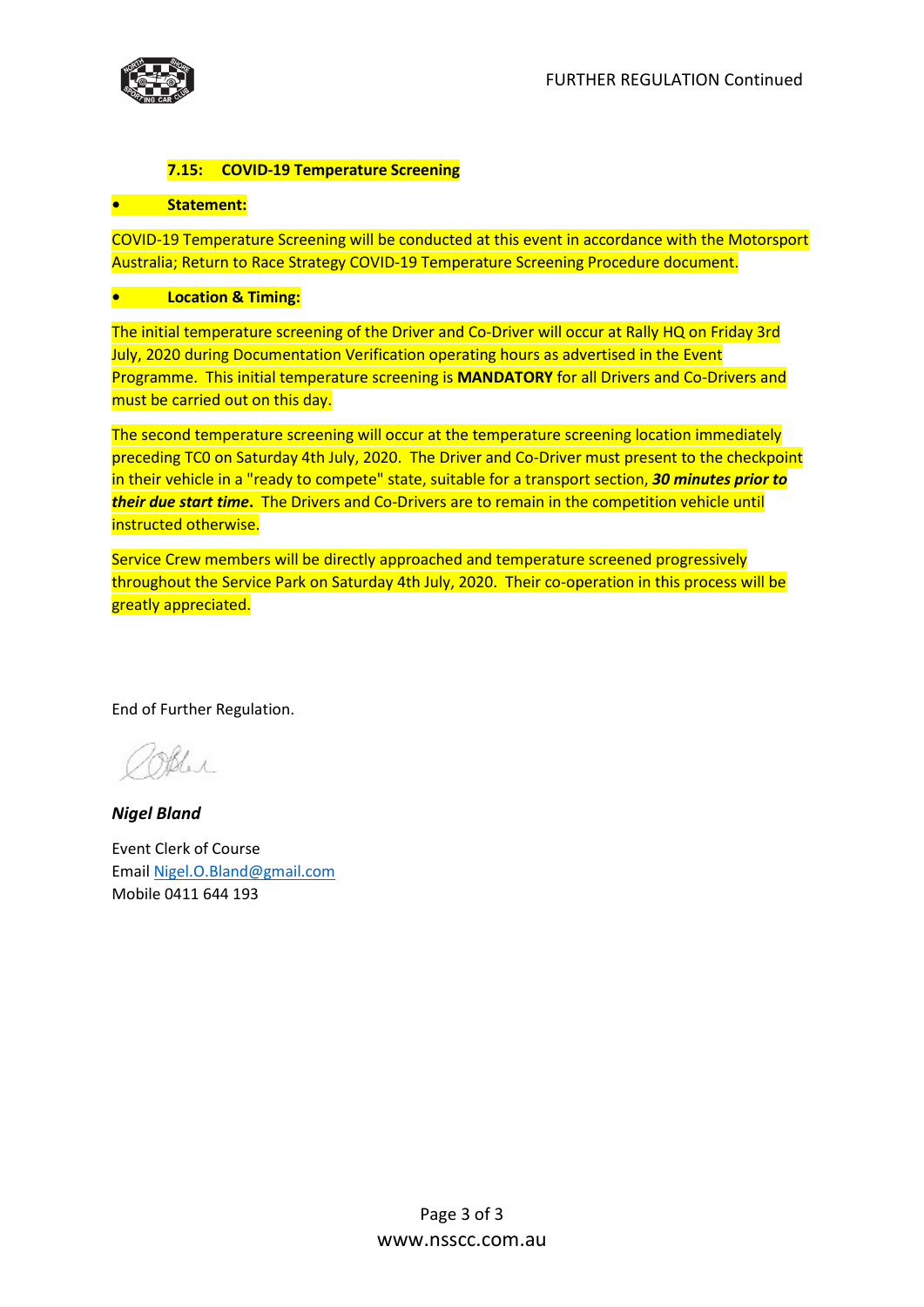# **Odometer Check** Directions to ODO Check Start from Service Park:

| From TC ODO Corrigans Beach Res.               |                |                  | <b>DISTANCE:</b>                                           | DAY:                                      | <b>Sat</b>                        |
|------------------------------------------------|----------------|------------------|------------------------------------------------------------|-------------------------------------------|-----------------------------------|
| To<br><b>TC ODO Kings Hwy</b>                  |                |                  | 5,23 Km                                                    | SECTIO <b>ODO Check</b>                   |                                   |
|                                                |                |                  | AVERAGE:<br>TIME ALLOWED:<br>31.38 kph                     |                                           | <b>10 min</b>                     |
| <b>DISTANCE</b><br><b>TOTAL</b>                | <b>PARTIAL</b> | <b>DIRECTION</b> | <b>INFORMATION</b>                                         |                                           | <b>DISTANCE</b><br><b>REGRESS</b> |
| 0,00                                           | $\vert$ 0,00   | 1                | <b>TC ODO</b><br>Corrigans<br>Beach Res.<br>((q))          | S-035°43.827'<br>E-150°11.902<br>ALT: 4 m | 5,23                              |
| 0,07                                           | 0,07           | $\mathbf 2$      | Beach Rd<br><b>T R onto Beach</b><br>Rd                    |                                           | 5,16                              |
|                                                | 0,37 0,30      | Ø<br>, I<br>3    | Beach Rd<br><b>T R at Lights</b><br>onto Beach Rd          |                                           | 4,86                              |
| 1,17                                           | 0,80           | 4                | S O at the<br>Roundabout<br>continue on<br><b>Beach Rd</b> |                                           | 4,06                              |
| 2,44                                           | 1,27           | 5                | S O at the<br>Roundabout<br>continue on<br><b>Beach Rd</b> |                                           | 2,79                              |
| PROXIMA NOTA<br>PROCH NOTE<br><b>NEXT NOTE</b> | 1,03           |                  |                                                            |                                           |                                   |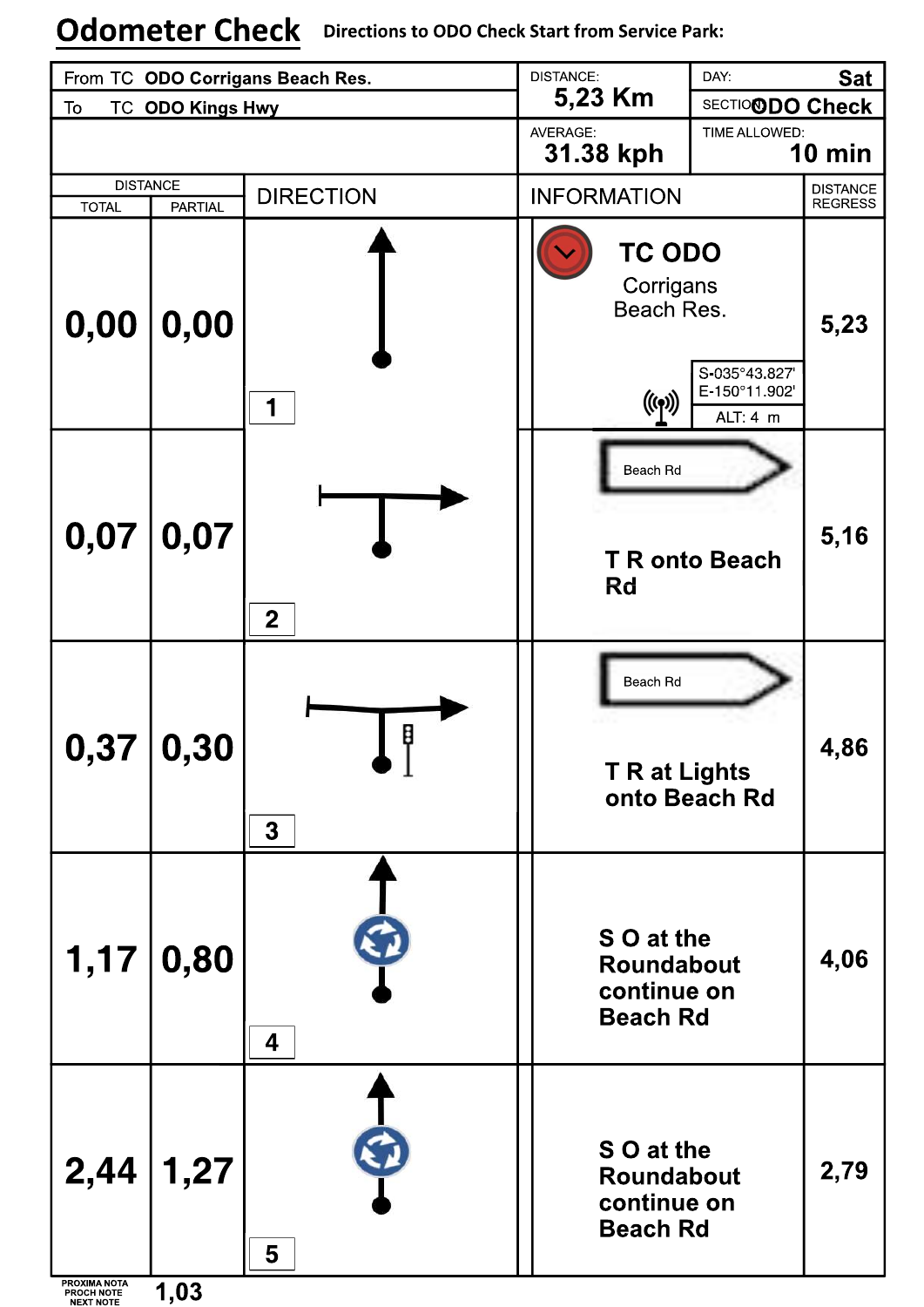# **Odometer Check** Directions to ODO Check Start from Service Park:

| From TC ODO Corrigans Beach Res. |                |                                                                           | <b>DISTANCE:</b>                       | DAY:                    | <b>Sat</b>                        |
|----------------------------------|----------------|---------------------------------------------------------------------------|----------------------------------------|-------------------------|-----------------------------------|
| <b>TC ODO Kings Hwy</b><br>To    |                |                                                                           | 5,23 Km                                | SECTIO <b>ODO Check</b> |                                   |
|                                  |                |                                                                           | AVERAGE:<br>TIME ALLOWED:<br>31.38 kph |                         | 10 min                            |
| <b>DISTANCE</b>                  |                |                                                                           |                                        |                         |                                   |
| <b>TOTAL</b>                     | <b>PARTIAL</b> | <b>DIRECTION</b>                                                          | <b>INFORMATION</b>                     |                         | <b>DISTANCE</b><br><b>REGRESS</b> |
| 3,47                             | 1,03           | 6                                                                         | S O at<br>Roundabout                   |                         | 1,76                              |
| 3,64                             | 0,17           | B<br><b>T R at Lights</b><br>onto Princes<br><b>Hwy</b><br>$\overline{7}$ |                                        | 1,59                    |                                   |
| 4,94                             | 1,30           | 8                                                                         | Kings Hwy<br>T L at<br>Roundabout      |                         | 0,29                              |
| 5,03                             | 0,09           | 9                                                                         | S O at<br>Roundabout                   |                         | 0,20                              |
| 5,23                             | 0,20           | 100<br>10                                                                 | 100<br>the 5km ODO<br><b>Check</b>     | <b>Approx. Start to</b> | 0,00                              |